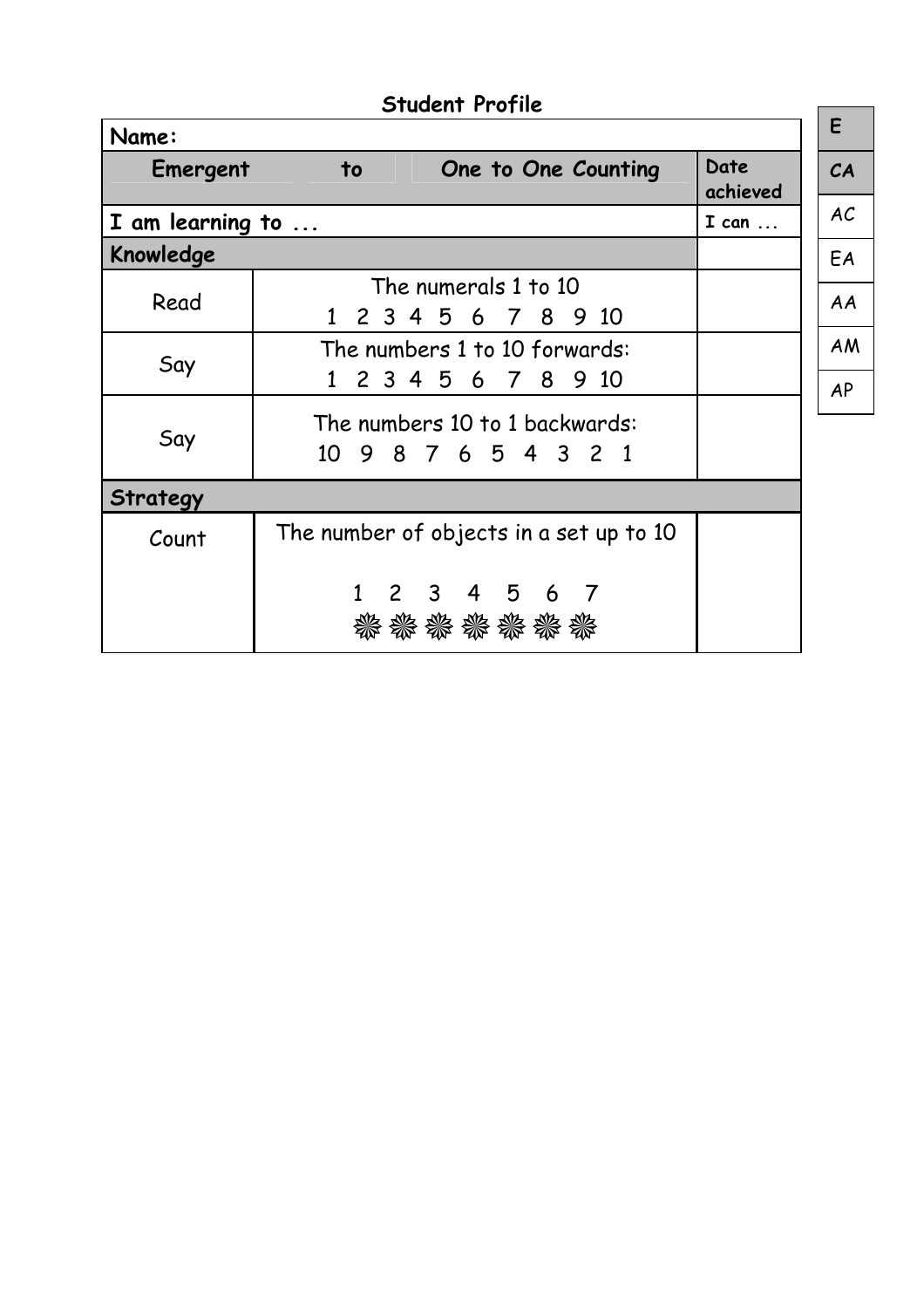|                              | <b>Student Profile</b>                                             |                  |           |
|------------------------------|--------------------------------------------------------------------|------------------|-----------|
| Name:                        |                                                                    |                  | E         |
| One to One                   | <b>Counting from One</b><br>to<br>on Materials                     | Date<br>achieved | CA        |
| Counting<br>I am learning to |                                                                    | $I can \dots$    | AC        |
| Knowledge                    |                                                                    |                  | EA        |
| Read                         | The numerals 1 to 20<br>2 3 4 5 6 7 8 9 10<br>$\mathbf{1}$         |                  | AA        |
|                              | 11 12 13 14 15 16 17 18 19 20                                      |                  | AM        |
|                              | The next number after from 1 to 10                                 |                  | <b>AP</b> |
| Say                          | 78<br>3 <sup>1</sup>                                               |                  |           |
|                              | The number before from 1 to 10                                     |                  |           |
| Say                          | -10<br>5                                                           |                  |           |
| Know                         | Patterns for numbers 1 to 5                                        |                  |           |
| Strategy                     |                                                                    |                  |           |
| Join                         | Groups of objects together and find the total<br>up to $10$<br>and |                  |           |
| <b>Split</b>                 | Groups of objects and find how many are<br>left over               |                  |           |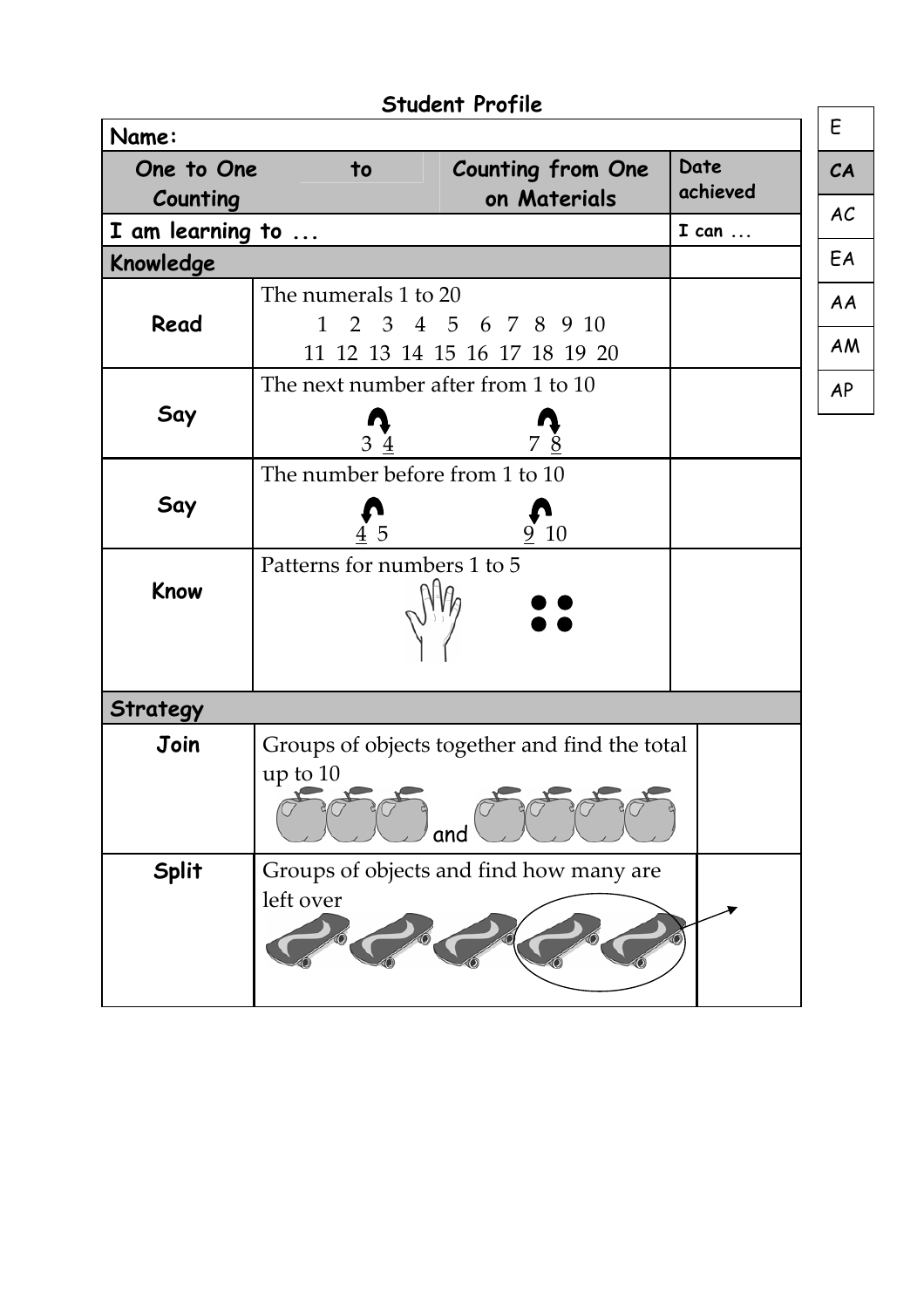|                          |                                                           |                    | <b>Student Profile</b>                                             |               |           |
|--------------------------|-----------------------------------------------------------|--------------------|--------------------------------------------------------------------|---------------|-----------|
| Name:                    |                                                           |                    |                                                                    |               | E         |
| <b>Counting from One</b> |                                                           | $\overline{10}$    | <b>Counting from</b>                                               | Date          | CA        |
| On Materials             |                                                           |                    | One By Imaging                                                     | achieved      | AC        |
| I am learning to         |                                                           |                    |                                                                    | $I can \dots$ |           |
| Knowledge                |                                                           |                    |                                                                    |               | EA        |
| <b>Skip Count</b>        | In $2's$ up to $20$<br>2, 4, 6, 8, 10, 12, 14, 16, 18, 20 |                    |                                                                    |               | AA        |
| Say                      |                                                           |                    | The next number after from 1 to 20                                 |               | <b>AM</b> |
|                          | 12 13                                                     | 18 19              |                                                                    |               | <b>AP</b> |
| Say                      |                                                           |                    | The number before from 1 to 20                                     |               |           |
|                          | $111$ 12                                                  | $\frac{9}{2}$ 10   |                                                                    |               |           |
| Know                     | Patterns for numbers 1 to 10                              |                    |                                                                    |               |           |
| Know                     | $+$ and $-$ groupings to 5<br>$3 + 2 = 5$<br>$5 - 2 = 3$  |                    |                                                                    |               |           |
| Strategy                 |                                                           |                    |                                                                    |               |           |
| Solve                    | all the objects in my head.                               |                    | Addition problems, up to 10, by counting<br>0.000<br>and<br>0.0000 |               |           |
| Solve                    | all the objects in my head.                               | take away<br>00000 | Subtraction problems, up to 10, by counting<br>0000000             |               |           |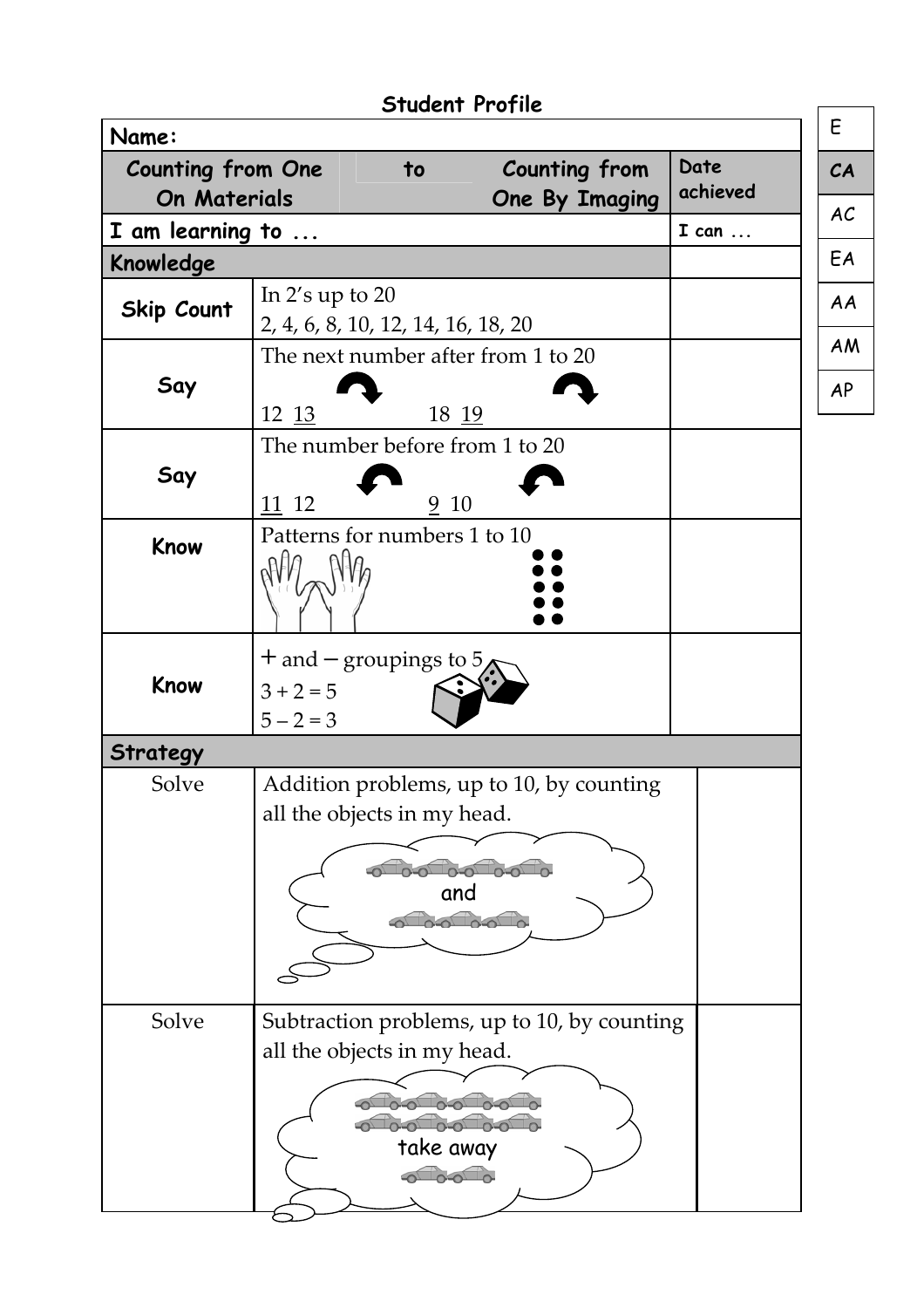|                               | <b>Student Profile</b>                                                                     |                                           |                  |
|-------------------------------|--------------------------------------------------------------------------------------------|-------------------------------------------|------------------|
| Name:                         |                                                                                            |                                           |                  |
| Counting from                 | to                                                                                         | Advanced                                  | Date<br>achieved |
| <b>One By Imaging</b>         |                                                                                            | Counting                                  | $I can \dots$    |
| I am learning to<br>Knowledge |                                                                                            |                                           |                  |
|                               |                                                                                            |                                           |                  |
| Read, Write,<br>and Count     | Whole numbers up to 100, forwards and<br>backwards in $1's$ , $2's$ , $5's$ , and $10's$ . |                                           |                  |
| Recall                        | How many tens in a two-digit number,                                                       |                                           |                  |
|                               | e.g. 87 has 8 tens.                                                                        |                                           |                  |
| Know                          | Groupings that make up numbers to 10,                                                      |                                           |                  |
|                               |                                                                                            |                                           |                  |
|                               |                                                                                            | $3 + 7 = 10$ .                            |                  |
| Know                          | e.g.<br>Doubles up to 20 and the matching                                                  |                                           |                  |
|                               | halves,                                                                                    |                                           |                  |
|                               |                                                                                            |                                           |                  |
|                               | e.g.                                                                                       | $7 + 7 = 14$ , $\frac{1}{2}$ of 14 is 7   |                  |
| Know                          | Groupings with 10,                                                                         |                                           |                  |
|                               | e.g. $10 + 3 = 13$                                                                         |                                           |                  |
| <b>Strategy</b>               |                                                                                            |                                           |                  |
| Solve                         |                                                                                            | Addition problems, up to 100, by counting |                  |
|                               | on in my head.                                                                             |                                           |                  |
|                               |                                                                                            |                                           |                  |
|                               | 38 and 00000000                                                                            |                                           |                  |
|                               | for $38 + 3 = 41$                                                                          |                                           |                  |
|                               |                                                                                            |                                           |                  |
|                               |                                                                                            |                                           |                  |
| Solve                         | Subtraction problems, up to 100, by                                                        |                                           |                  |
|                               | counting back in my head.                                                                  |                                           |                  |
|                               |                                                                                            |                                           |                  |
|                               | 18, 17, 16, 15<br>for $19 - 4 = 15$                                                        |                                           |                  |
|                               |                                                                                            |                                           |                  |
|                               |                                                                                            |                                           |                  |
|                               |                                                                                            |                                           |                  |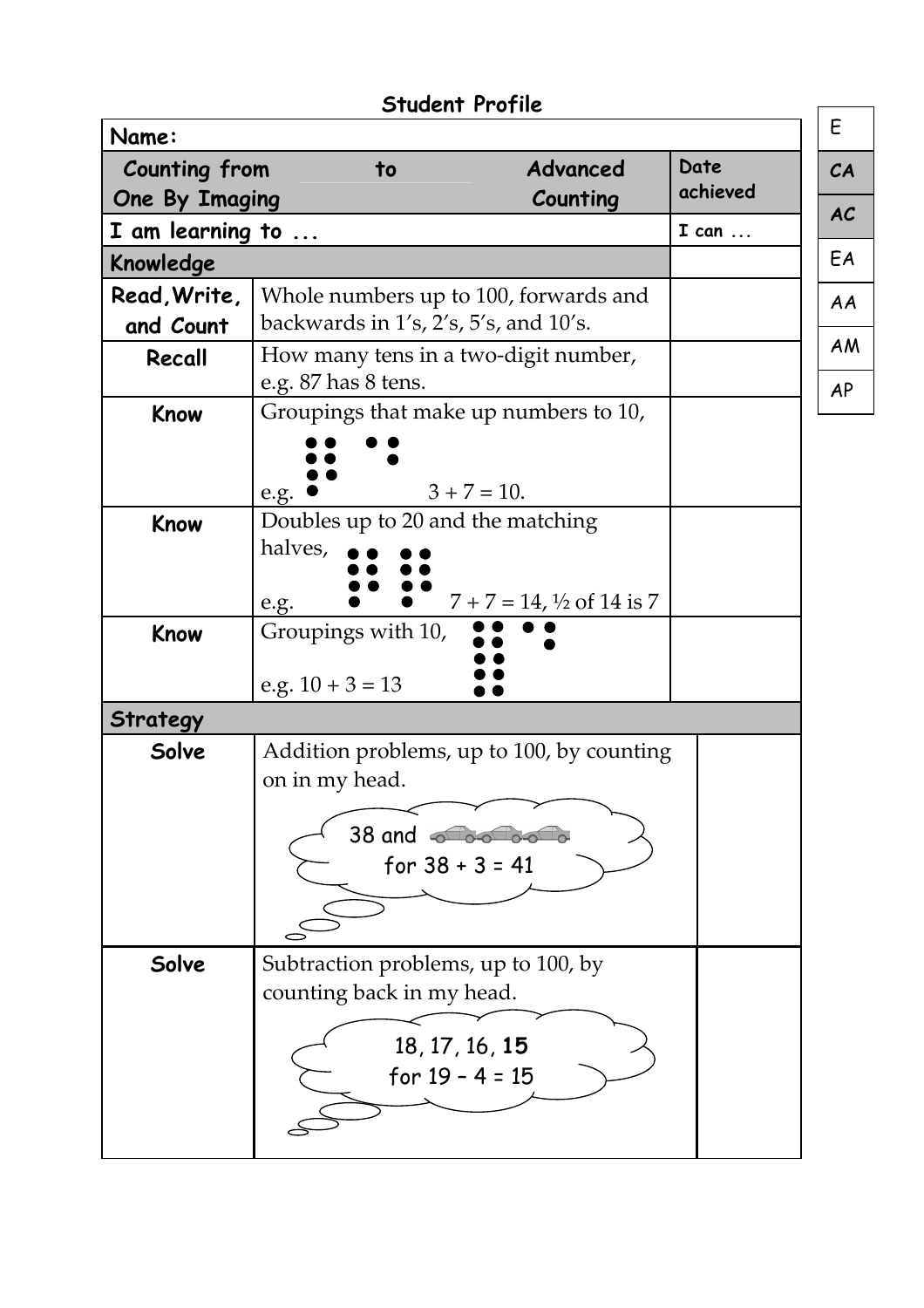|                                              | <b>Student Profile</b>                                                                                                                                    |                       |               |           |
|----------------------------------------------|-----------------------------------------------------------------------------------------------------------------------------------------------------------|-----------------------|---------------|-----------|
| Name:                                        |                                                                                                                                                           |                       |               | E         |
| Advanced                                     | to                                                                                                                                                        | <b>Early Additive</b> | Date          | CA        |
| Counting                                     |                                                                                                                                                           |                       | achieved      | <b>AC</b> |
| I am learning to                             |                                                                                                                                                           |                       | $I can \dots$ |           |
| Knowledge                                    |                                                                                                                                                           |                       |               | EA        |
| Read and                                     | Whole numbers up to 1000, in ones, tens                                                                                                                   |                       |               | AA        |
| Count                                        | and hundreds, e.g. 370, 380, 390, 400,<br>410                                                                                                             |                       |               | <b>AM</b> |
| Recall                                       | How many tens in a three-digit number,<br>e.g. 456 has 45 tens.                                                                                           |                       |               |           |
| Know                                         | All the addition facts to 20,<br>e.g. $8 + 7 = 15$ .                                                                                                      |                       |               |           |
| Know                                         | All the $2 \times$ , $10 \times$ , $5 \times$ multiplication facts<br>and the matching division facts,<br>e.g. $35 \div 5 = 7$ .                          |                       |               |           |
| Strategy                                     |                                                                                                                                                           |                       |               |           |
| Solve + and<br>- problems<br>by:             | Using doubles, e.g. $8 + 7 = 15$ because<br>$7 + 7 = 14$ , $16 - 8 = 8$ because $8 + 8 = 16$ .<br>Making tens, e.g. $28 + 6 = 30 + 4$ .                   |                       |               |           |
|                                              | Joining and separating tens and ones,<br>e.g. $34 + 25 = (30 + 20) + (4 + 5) = 59$ .                                                                      |                       |               |           |
| Solve $\times$ and<br>$\div$ problems<br>by: | Using repeated addition,<br>e.g. $4 \times 6$ as $6 + 6 = 12$ , $12 + 12 = 24$ .<br>Turning multiplications around,<br>e.g. $10 \times 3 = 3 \times 10$ . |                       |               |           |
| Find a unit<br>fraction of:                  | A set using halving,<br>e.g. $\frac{1}{4}$ of 20 as $\frac{1}{2}$ of 20 = 10,                                                                             |                       |               |           |
|                                              | $\frac{1}{2}$ of $10 = 5$ .<br>A shape using fold symmetry,<br>e.g.                                                                                       |                       |               |           |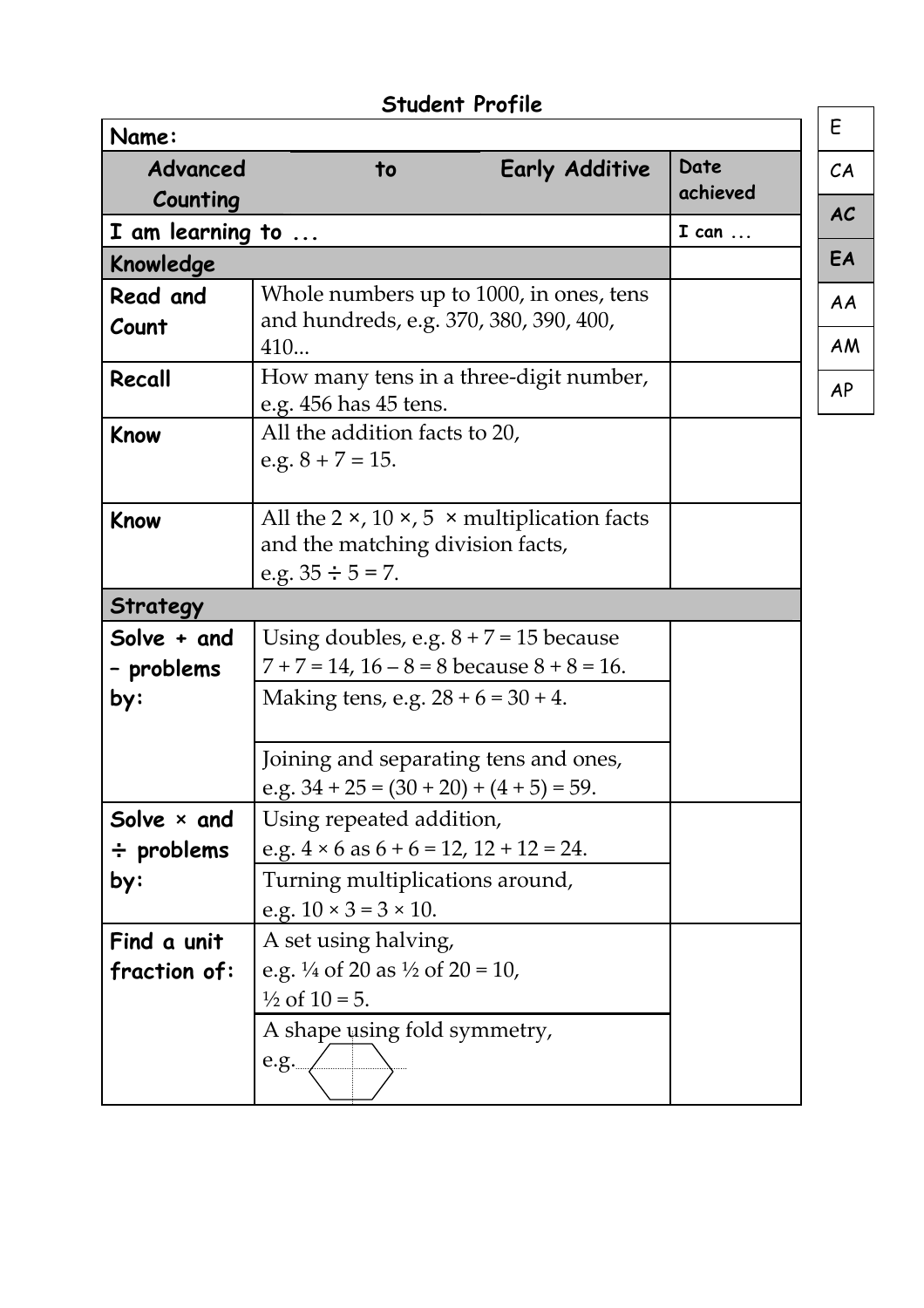|                       | <b>Student Profile</b>                                                   |                             |                  |
|-----------------------|--------------------------------------------------------------------------|-----------------------------|------------------|
| Name:                 |                                                                          |                             |                  |
| <b>Early Additive</b> | to                                                                       | Advanced<br><b>Additive</b> | Date<br>achieved |
| I am learning to      |                                                                          |                             | I can            |
| Knowledge             |                                                                          |                             |                  |
| Read and              | Whole numbers up to 1 000 000,                                           |                             |                  |
| Order                 | e.g. 36 075 < 90 002 < 201 489.                                          |                             |                  |
| Know                  | How many 10's and 100's are in whole                                     |                             |                  |
|                       | numbers up to 10 000,                                                    |                             |                  |
|                       | e.g. 734 tens are in 7 340.                                              |                             |                  |
| Read and              | Fractions with the same numerator or                                     |                             |                  |
| order                 | denominator,                                                             |                             |                  |
|                       | e.g. $\frac{1}{8}$ < $\frac{1}{5}$ and $\frac{3}{10}$ < $\frac{5}{10}$ . |                             |                  |
| Recall                | All the basic addition and subtraction                                   |                             |                  |
|                       | facts up to 20,                                                          |                             |                  |
|                       | e.g. $13 - 5 = 8$ and $8 + 6 = 14$ .                                     |                             |                  |
| Recall                | All the basic multiplication facts up to                                 |                             |                  |
|                       | $10 \times 10 = 100$ , e.g. $6 \times 9 = 54$                            |                             |                  |
| Strategy              |                                                                          |                             |                  |
| Solve + and           | Using standard place value (100's, 10's, 1's),                           |                             |                  |
| - problems            | e.g. $724 - 206 = \square$ as $724 - 200 = 524$ ,                        |                             |                  |
| py:                   | $524 - 6 = 518.$                                                         |                             |                  |
|                       | Compensating from tidy numbers,                                          |                             |                  |
|                       | e.g. $834 - 479 = \square$ as $834 - 500 + 21 = 355$ .                   |                             |                  |
|                       | Reversing the operation,                                                 |                             |                  |
|                       | e.g. $834 - 479 = \square$ as $479 + \square = 834$ .                    |                             |                  |
| Solve $\times$ and    | Splitting one factor into parts,                                         |                             |                  |
| $\div$ problems       | e.g. $8 \times 13 = (8 \times 10) + (8 \times 3)$ .                      |                             |                  |
| by:                   | Doubling and halving,                                                    |                             |                  |
|                       | e.g. $24 \times 5 = 12 \times 10 = 120$ .                                |                             |                  |
|                       | Reversing the operation for division,                                    |                             |                  |
|                       | e.g. $63 \div 7 = \square$ using $9 \times 7 = 63$ .                     |                             |                  |
| Find a unit           | A set using multiplication,                                              |                             |                  |
| fraction of:          | e.g. $\frac{1}{5}$ of 35 using $5 \times 7 = 35$ .                       |                             |                  |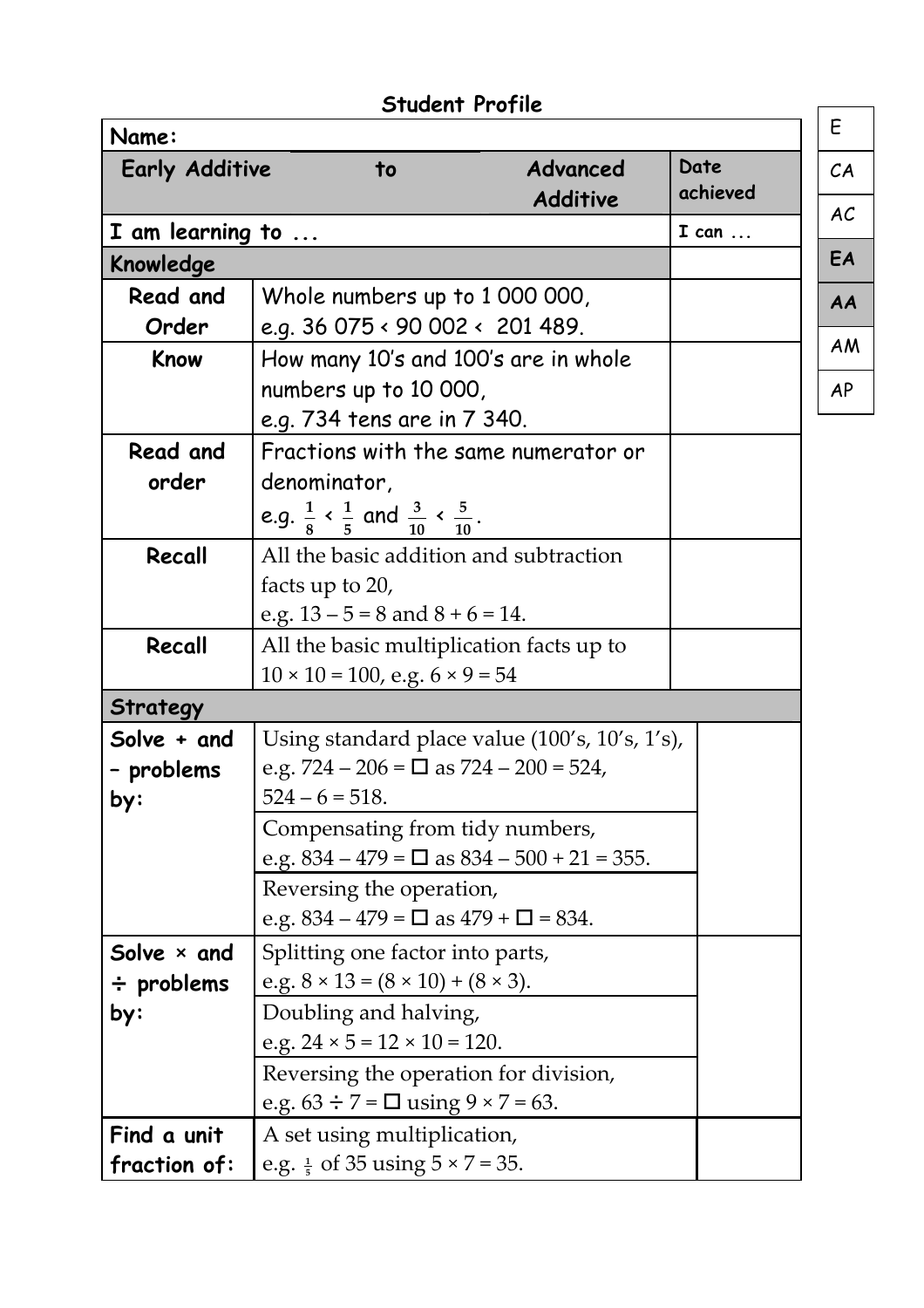|                             | <b>Student Profile</b>                                                                                                                         |                            |                  |
|-----------------------------|------------------------------------------------------------------------------------------------------------------------------------------------|----------------------------|------------------|
| Name:                       |                                                                                                                                                |                            |                  |
| Advanced<br><b>Additive</b> | to                                                                                                                                             | Advanced<br>Multiplicative | Date<br>achieved |
| I am learning to            |                                                                                                                                                |                            | $I can \dots$    |
| Knowledge                   |                                                                                                                                                |                            |                  |
| Read and                    | Decimals to three places,                                                                                                                      |                            |                  |
| Order                       | e.g. $6.25 < 6.3 < 6.402$                                                                                                                      |                            |                  |
| Know                        | Equivalent fractions including halves, thirds,<br>quarters, fifths, tenths, hundredths,                                                        |                            |                  |
|                             | e.g. $\frac{3}{5} = \frac{6}{10}$ and $\frac{3}{4} = 75\% = 0.75$                                                                              |                            |                  |
| Know                        | How many $\frac{1}{10}$ 's, 10's, 100's and 1000's are in whole                                                                                |                            |                  |
|                             | numbers up to 1000 000,                                                                                                                        |                            |                  |
|                             | e.g. there are 3879 tenths in 387.9                                                                                                            |                            |                  |
| Recall                      | All the basic multiplication and division facts up to<br>$10 \times 10 = 100$ ,                                                                |                            |                  |
|                             | and $100 \div 10 = 10$ ,                                                                                                                       |                            |                  |
|                             | e.g. $6 \times 9 = 54$ , $72 \div 8 = 9$                                                                                                       |                            |                  |
| Strategy                    |                                                                                                                                                |                            |                  |
| Solve $+$ and $-$           | Splitting fractions and using equivalent fractions, e.g.                                                                                       |                            |                  |
| problems with               | $\frac{3}{4} + \frac{5}{8} = \Box$ as $(\frac{3}{4} + \frac{2}{8}) + \frac{3}{8} = (\frac{3}{4} + \frac{1}{4}) + \frac{3}{8} = 1\frac{3}{8}$ . |                            |                  |
| fractions,                  | Using standard place value, reversing, and tidy                                                                                                |                            |                  |
| decimals, and               | numbers with decimals, e.g. $2.4 - 1.78 = \square$ as $1.78 + \square$ =                                                                       |                            |                  |
| integers by:                | 2.4 or $2.4 - 1.8 + 0.02 = 0.62$ .                                                                                                             |                            |                  |
|                             | Recognising equivalent operations with integers, e.g.<br>$-5 - 3 = \Box$ has the same answer as $-5 + 3 = -8$ .                                |                            |                  |
| Solve $\times$ and $\div$   | Using standard place value (100's, 10's, 1's),                                                                                                 |                            |                  |
| problems with               | e.g. $7 \times 56 = \square$ as $7 \times 50 = 350$ , $7 \times 6 = 42$ ,                                                                      |                            |                  |
| whole numbers               | and $350 + 42 = 392$ ,                                                                                                                         |                            |                  |
| by:                         | or $168 \div 7 = \square$ as $140 \div 7 = 20$ , $28 \div 7 = 4$ , $20 + 8 = 28$ .                                                             |                            |                  |
|                             | Compensating from tidy numbers,                                                                                                                |                            |                  |
|                             | e.g. $252 \div 9 = \square$ as $270 \div 9 = 30$ so $252 \div 9 = 28$ .                                                                        |                            |                  |
|                             | Splitting factors,                                                                                                                             |                            |                  |
|                             | e.g. $544 \div 16 = \square$ as $544 \div 2 \div 2 \div 2 \div 2 = 34$ .                                                                       |                            |                  |
| Solve problems              | Finding equivalent ratios, e.g. 2:3 is equivalent to 8:12                                                                                      |                            |                  |
| with fractions              | in the same way as $\frac{2}{5} = \frac{8}{20}$ .                                                                                              |                            |                  |
| by:                         | Expressing division answers and remainders as mixed<br>numbers and fractions, e.g. $24 \div 5 = \frac{24}{5} = 4\frac{4}{5}$ .                 |                            |                  |